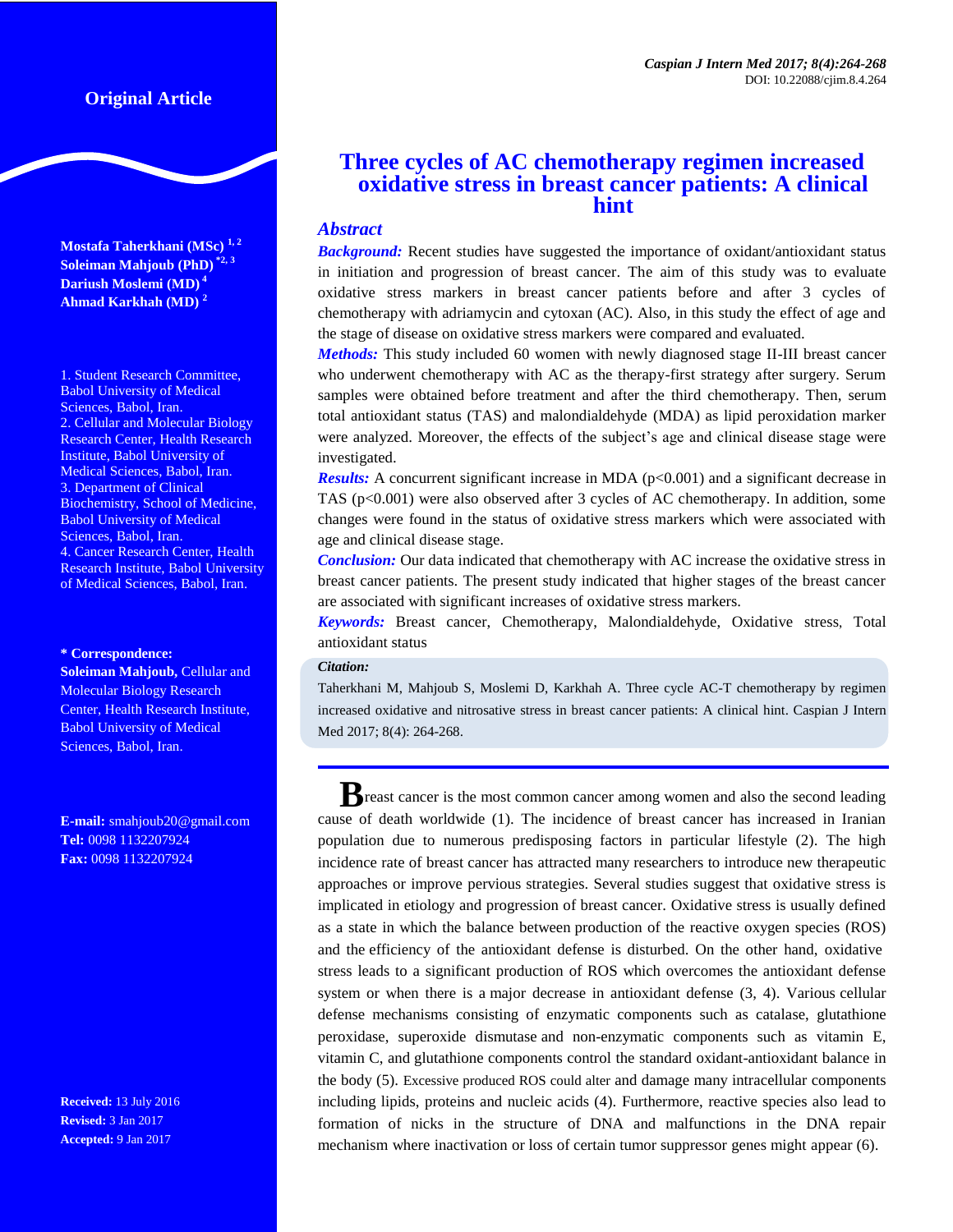Recently many reports have also indicated that the antineoplastic agents including 5-fluorouracil, doxorubicin and cyclophosphamide used extensively for treatment of cancer lead to a considerable reduction in antioxidant levels (7). Cellular toxicity of these antineoplastic drugs enhances the peroxidation of the unsaturated fatty acids of membrane phospholipids which increase the permeability of the cell membrane and could lead to cell death (8).

Because of high incidence of the disease in Iranian women as well as the importance of oxidation by these anticancer drugs, this current study was conducted to investigate the oxidative stress markers in breast cancer patients and the impact of age and clinical stage on these variables before and after three AC chemotherapy cycles.

## **Methods**

**Patients and study design:** This study included 60 breast cancer patients from Shahid Rajaee Hospital in Babolsar, Iran. Tumors were classified by the Pathological tumornode-metastasis (pTNM) staging system in accordance with the diagnostic criteria of the American Joint Committee on Cancer Classification System. Our study was approved by the Ethics Committee of Babol University of Medical Sciences and all patients signed a term of free informed consent. The clinical criteria for this study included age at diagnosis, tumor side, clinical stage and histologic grade presented in table 1. Furthermore, none of the patients received previous therapy including immunomodulators, cytokines or steroids. Blood samples were collected from patients before undergoing any type of treatment and after receiving three cycles of AC chemotherapy. Chemotherapy regimen for 6 cycles was AC-T (adriamycin 60 mg/m2, cytoxan 600 mg/m2, taxotere 80 mg/m2).

**Sample collection and preparation:** Blood samples were collected from patients by arterial puncture arm before undergoing any type of treatment and after combination chemotherapy. Sera was separated following centrifugation at 3,000 g for 15 minutes and immediately stored at  $-80^{\circ}$  C until biochemical analysis**.**

#### **Biochemical analysis**

**Evaluation of serum malondialdehyde:** The level of thiobarbituric acid reactive substances (TBRAS) was measured as an index of lipid peroxidation. Malondialdehyde (MDA) is one of the most important TBARS compounds (9). The working TBARS solution contained 0.375% TBA

and 15% TCA (Trichloroacetic acid, Sigma) in 0.25 N HCl; TCA-TBA-HCl reagent was freshly prepared and 2 ml of this solution was mixed with 0.5 ml serum or standard in a test tube. The solution was heated for 30 min in a boiling water bath. After cooling, the absorbance was measured at 532 nm against a blank that contains all the reagents minus serum. The standard curve was prepared using serial concentrations of 1,1,3,3-tetraethoxypropane (Sigma, St. Louis, MO, USA). The malondialdehyde thiobarbituric acid (MDA-TBA) adduct was shown at 532 nm and quantified by reference to a standard curve of 1,1,3,3-tetraethoxypropane, submitted to the TBA colorimetric procedure (10).

**Assay of total antioxidant status (TAS):** Total antioxidant status was determined by the ferric reducing antioxidant power (FRAP) assay. The FRAP reagent was prepared from 10 mmol/L TPTZ solution in HCl 40 mmol/L plus FeCl3 (20 mmol/L) and acetate buffer (0.3 mol/L, pH 3.6) in a 1:1:10 ratio. Freshly prepared FRAP reagent was warmed at  $37^{\circ}$ C for 10 min. Serum sample or standard  $(50 \mu L)$  was mixed with 1.5 ml of FRAP reagent in a test tube and incubated at  $37^{\circ}$ C for 10 min. Then, the absorbance of the ferrous tripyridyl triazine complex as colored product was measured at 593 nm and compared to the blank. The FRAP standard curve was obtained from absorbance values of iron sulfate as standard with serial concentrations  $(125, 250, 500, 1000 \mu M)$ (11).

**Statistical analysis:** The analysis was performed using SPSS Version 18.0 software. Differences between groups for comparing pre-and post-chemotherapy data by paired t-test and between oxidative stress markers in each group were determined by independent t-test analysis. A  $p<0.05$  was defined statistically significant.

### **Results**

Table 1 shows the demographic and clinical data of breast cancer patient participants in our study. The median age of the patients was 48 (31–62) years. As it is obvious in this table, patients were in stages II and III of the disease. Obtained results showed that MDA level increased significantly in breast cancer patients after combination chemotherapy with AC ( $p<0.05$ ). Therefore, AC chemotherapy triggered an enhancement in the lipid peroxidation compared to early status (fig 1). In addition, breast cancer patients treated with AC also showed significantly lower total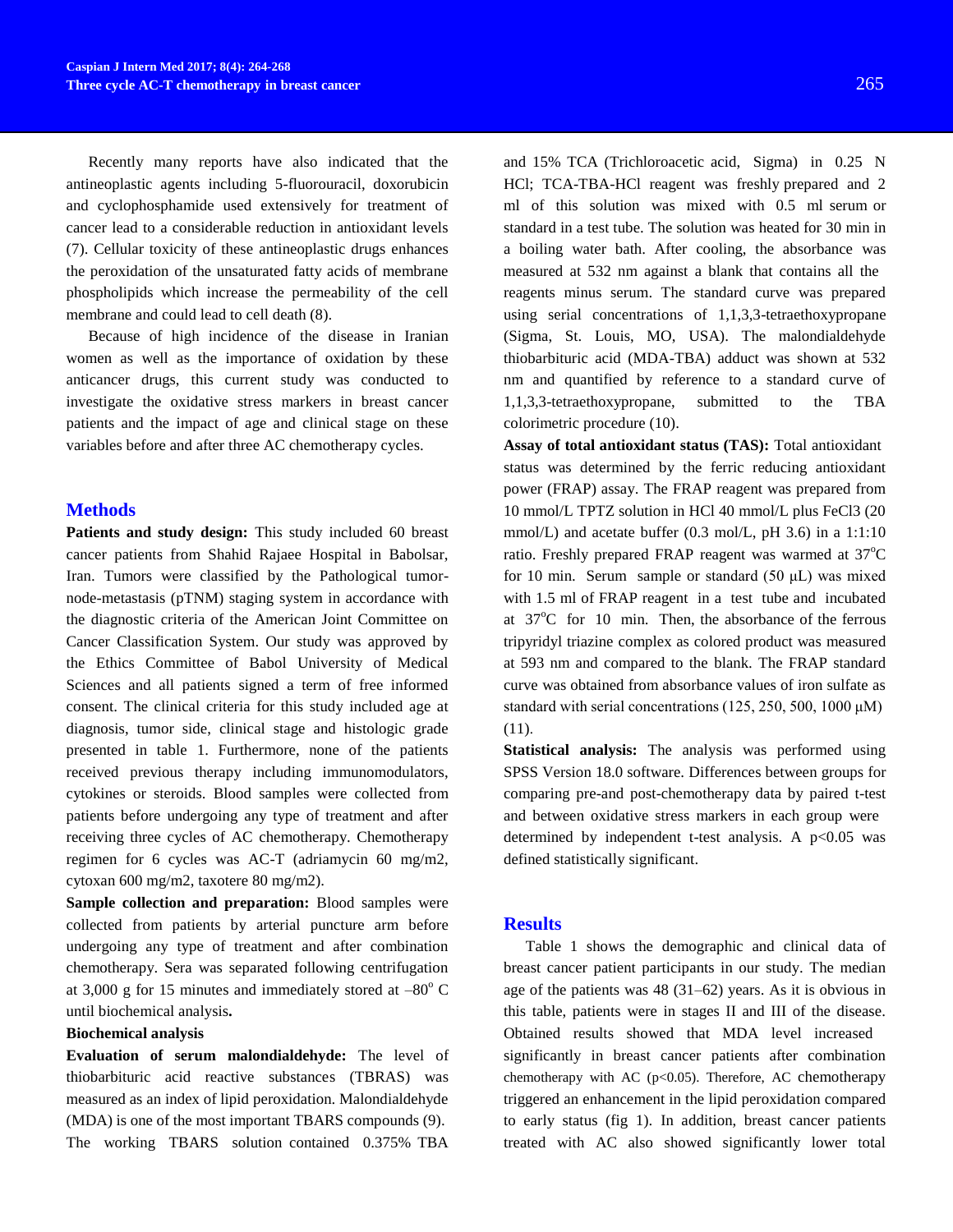antioxidant status (TAS) in comparison with before combination chemotherapy (fig 2).

### **Table 1. Characteristics of 60 patients with breast cancer**

| <b>Characteristics</b>     | <b>No. of patients</b> |  |
|----------------------------|------------------------|--|
| Age, years (median, range) | 48 (31-62)             |  |
| Tumor side                 |                        |  |
| Left breast                | 31                     |  |
| Right breast               | 29                     |  |
| <b>Histological grade</b>  |                        |  |
| Grade I, II                | 47                     |  |
| Grade III                  | 13                     |  |
| Stage status               |                        |  |
| Stage II                   | 36                     |  |
| Stage III                  | 24                     |  |



**Figure 1. Serum Malondialdehyde (MDA) levels before and after chemotherapy in breast cancer patients.**



**Figure 2. Serum total antioxidant status (TAS) levels before and after chemotherapy in breast cancer patients**

All of the analyzed variables were categorized in two age groups ( $\leq 48$  and  $>48$  years old) and the clinical stages of the diseases were II and III. Between two age groups, there were no significant differences in MDA and TAS before and after the three cycles chemotherapy (table 2). In two age groups,

chemotherapy led to a significant decrease in TAS and increase MDA levels.

# **Table 2. Serum levels of oxidative stress markers before and after chemotherapy in different age groups.**

| Age (years)                    | $\leq 48$<br>$(n=34)$ | >48<br>$(n=26)$ | <b>P</b> value |
|--------------------------------|-----------------------|-----------------|----------------|
| Total antioxidant status (TAS) |                       |                 |                |
| <b>Before</b>                  | $831 \pm 190$         | $786 + 212$     | 0.289          |
| <b>After</b>                   | $670 \pm 156$         | $665+157$       | 0.801          |
| P value                        | < 0.001               | < 0.001         |                |
| Malondialdehyde (MDA)          |                       |                 |                |
| <b>Before</b>                  | $4.3 + 0.5$           | $4.6 \pm 1.1$   | 0.186          |
| After                          | $5.2 + 0.8$           | $5.3 + 1.0$     | 0.881          |
| P value                        | < 0.001               | < 0.001         |                |

The effects of three cycles chemotherapy using AC on the measured variables were compared in these two stages of disease before and after chemotherapy. Our finding demonstrated that TAS and MDA levels showed statistically significant difference in comparison with pretreatment levels in the two groups according to clinical stages (table 3) and tumor grades of breast cancer (table 4).

**Table 3. Serum levels of oxidant/antioxidant status before and after chemotherapy in different clinical stages of breast cancer.**

| <u>MI CUIDE CUITCH I</u> |               |              |                 |         |  |
|--------------------------|---------------|--------------|-----------------|---------|--|
| <b>Variables</b>         |               | stage II     | stage III       | P value |  |
|                          |               | $(n=36)$     | $(n=24)$        |         |  |
| <b>TAS</b>               | <b>Before</b> | $844+179$    | $760+221$       | 0.112   |  |
|                          | After         | $713+138$    | $600+157$       | 0.005   |  |
|                          | P value       | < 0.001      | < 0.001         |         |  |
| <b>MDA</b>               | <b>Before</b> | $4.27+0.571$ | $4.88 \pm 1.08$ | 0.007   |  |
|                          | After         | $4.92+0.779$ | $5.74 \pm 0.94$ | 0.001   |  |
|                          | P value       | < 0.001      | < 0.001         |         |  |

| Table 4. Serum levels of oxidant/antioxidant status before |
|------------------------------------------------------------|
| and after chemotherapy according to tumor grades.          |

| <b>Variables</b> |               | <b>Grade I and II</b> | <b>Grade III P value</b> |       |
|------------------|---------------|-----------------------|--------------------------|-------|
|                  |               | $(n=47)$              | $(n=13)$                 |       |
| <b>TAS</b>       | <b>Before</b> | $823 \pm 170$         | 768 ± 287                | 0.388 |
|                  | After         | $681 \pm 146$         | $622+184$                | 0.233 |
|                  | P value       | < 0.001               | 0.027                    |       |
| <b>MDA</b>       | <b>Before</b> | $4.34 + 0.582$        | $5.13 \pm 1.35$          | 0.003 |
|                  | After         | $5.11 \pm 0.831$      | $5.81 \pm 1.19$          | 0.019 |
|                  | P value       | ${}_{< 0.001}$        | 0.002                    |       |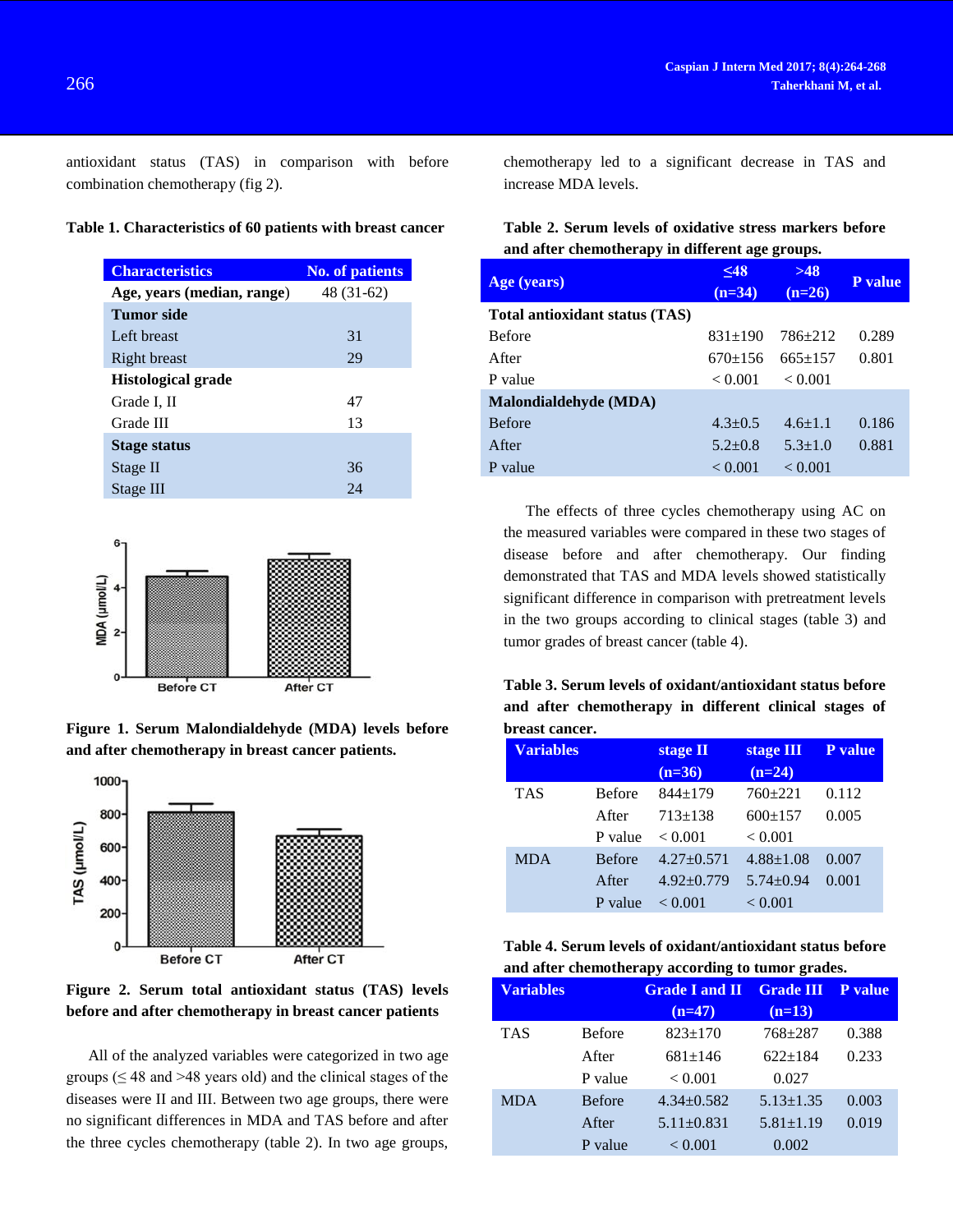### **Discussion**

Several investigations have indicated that ROS are involved in the etiology and progression of breast cancer. Elevated rates of reactive oxygen species (ROS) have been detected in almost all cancers, where they promote many aspects of tumor development and progression. On the other hand, a delicate balance of intracellular ROS levels is required for cancer cell function [\(4,](#page-3-0) [12\)](#page-4-0). Elevated ROS levels can initiate DNA damage, and might ultimately lead to carcinogenesis (6). There are many studies based on breast cancer culture cells or experimental data, whereas few studies have investigated the changes of oxidative stress parameters in patients with breast cancer after combination chemotherapy with a specific regimen. Thus, this study was conducted to investigate the effect of combination chemotherapy with Adriamycin and Cytoxan (AC) on the levels of oxidative stress markers.

In the current study, our observations indicated that oxidative stress markers increased in breast cancer patients after 3 cycles of chemotherapy with AC. On the other hand, we found that combination chemotherapy using AC increased TBARS, and decreased TAS. These findings are compatible with previous reports on enhanced generation of lipid peroxidation products in response to chemotherapy. [Nowak e](http://www.ncbi.nlm.nih.gov/pubmed/?term=Nowak%20D%5BAuthor%5D&cauthor=true&cauthor_uid=15890507)t al. demonstrated that chemotherapy composed of carboplatin, etoposide and vincristine increases the serum levels of end-products of lipid peroxidation in a majority of Small Cell Lung Cancer (SCLC) patients (13). In another study done by Look and Musch, repetitive polychemotherapy with radical-generating compounds resulted in a significant decrease in antioxidant capacity in cancer patients and hence led to oxidative stress (14). Additionally, in patients with higher stage and grade we observed more increase in induction of oxidative stress (tables 3, 4). High levels of TBARS and decreased TAS in chemotherapy may result in high cytotoxic activity in breast cancer patients.

Consequently, regulation of the MDA and TAS production is important for the improvement of breast cancer. When we compared our results in different stages such as II and III, we found that interestingly, there was a significant difference in MDA levels, before and after the chemotherapy between two groups. Besides, these patients had dramatically reduction in the amount of TAS.

Oxidative stress markers in patients younger than 48 years and people older than 48 years were measured before

and after chemotherapy. Obtained results revealed that chemotherapy with AC triggered oxidative stress in two age groups. Taken together, our data indicate that AC chemotherapy regimen increases the oxidative stress in breast cancer patients. The limitation of the current study was diet management because this may be difficult or sometimes impossible for the cancer patients.

In conclusion, monitoring of serum oxidative stress markers may be helpful for breast cancer patients in the evaluation of chemotherapy effects. Our data indicated that chemotherapy with AC increased malondialdehyde as a lipid peroxidation marker and decreased total antioxidant status in breast cancer patients. The present study showed that the higher stages of breast cancer are associated with significant increases of oxidative stress markers**.**

Future studies need to investigate the uses of potent antioxidant compounds to compensate the oxidative stress after chemotherapy in breast cancer patients.

### **Acknowledgments**

We would like to thank the patients who participated in this project.

**Funding:** This work was financially supported by the Research Fund of Babol University of Medical Sciences. **Conflict of Interest:** There was no conflict of interest.

#### **References**

- 1. Siegel R, Naishadham D, Jemal A. Cancer statistics, 2012. CA Cancer J Clin 2012; 62: 10-29.
- 2. Masoompour SM, Lankarani KB, Honarvar B, et al. Changing epidemiology of common cancers in Southern Iran, 2007-2010: A Cross Sectional Study. PLoS One 2016; 11: e0155669.
- 3. Mahjoub S, Masrour Roudsari J. Role of oxidative stress in pathogenesis of metabolic syndrome. Caspian J Intern Med 2012, 3: 386-96.
- <span id="page-3-0"></span>4. Sosa V, Moliné T, Somoza R, et al. Oxidative stress and cancer: an overview. Ageing Res Rev 2013; 12: 376-90.
- 5. Matés JM, Sánchez-Jiménez FM. Role of reactive oxygen species in apoptosis: implications for cancer therapy. Int J Biochem Cell Biol 2000; 32: 157-70.